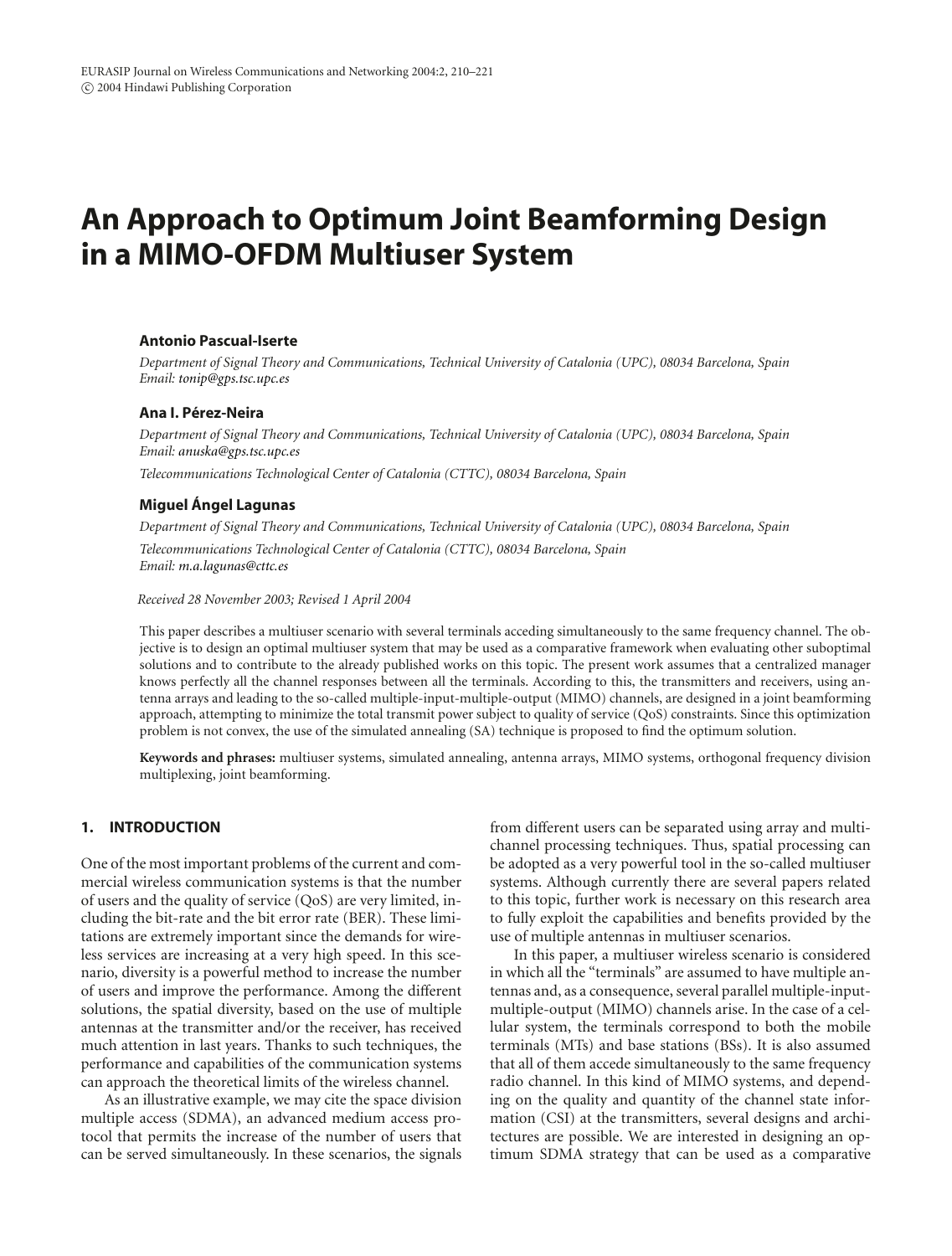framework when designing and evaluating other suboptimal designs for multiuser MIMO systems. According to this objective, we consider that there exists a centralized manager with knowledge of the channel responses between all the terminals in the network. Obviously, this assumption requires the channel to be slowly time varying so that the transmitter can have an accurate channel estimate by means of a feedback channel, for example. Currently, there are several standards in which this assumption is valid. Among them, some examples can be cited, such as the European Wireless Local Area Network (WLAN) HiperLAN/2 [\[1\]](#page-10-0) and the IEEE 802.11a [\[2\]](#page-10-1). These WLANs use orthogonal frequency division multiplexing (OFDM) [\[3](#page-10-2), [4](#page-10-3)] modulation for the physical layer and, therefore, the use of OFDM by all the terminals has been considered in this paper.

Here, a joint beamforming approach is proposed for the multiuser MIMO-OFDM system, that is, all the transmitters and receivers exploit a beamforming architecture per carrier, instead of using a space-time encoder [\[5](#page-10-4), [6](#page-10-5)] (the details of the joint beamforming structure are given in [Section 2\)](#page-2-0). Obviously, if another architecture different from joint beamforming is used, then an optimum design will be found different from that proposed in this paper. Under this consideration, the receiver is based on a bank of single-user detectors and a joint design of all the transmit beamvectors is carried out by the centralized manager, attempting to minimize the total transmit power. This is done subject to several QoS constraints, which are formulated in terms of the maximum mean BER for each communication or link and, possibly, the maximum transmit power for some MTs. This optimization problem is very difficult to solve, as the constraint set over which the optimization has to be carried out is not convex [\[7](#page-10-6)]. As a consequence, in this paper the application of the simulated annealing (SA) technique [\[8](#page-10-7)] is proposed, a very powerful heuristic optimization tool able to find the global optimum design even when the mathematical problem is not convex. This is the main difference of this work when compared to other classical techniques found in the literature, in addition to generalizing the already proposed network topologies and design constraints. Most of the other works are based on gradient search (GS) methods or on alternate & maximize (AM) approaches, which may find a suboptimal design since they are not able to handle nonconvex problems. The notation used in this paper is quite general and models many communication systems, including, but not limited to, both the uplink and downlink transmission in cellular networks.

There are some papers in the literature considering similar joint beamforming problems to that presented in this paper. Lok and Wong presented in [\[9](#page-10-8)] an uplink multiuser multicarrier code division multiple access (MC-CDMA) system with one antenna at the transmitter side and several antennas at the receiver. The problem consisted in the design of the optimum receiver and the transmit frequency signatures for each user. According to this, the obtained notation and the mathematical optimization problem was shown to be equivalent to the one deduced in our paper. There, the QoS constraints were formulated in terms of a minimum

signal-to-noise plus interference ratio (SNIR) for each user instead of a maximum mean BER, as used in this paper, and no constraints were applied regarding the maximum individual transmit powers. The optimization problem was solved by using a GS technique based on the Lagrange multiplier method and the penalty functions.

In [\[10\]](#page-10-9), Wong et al. also considered a multiuser MIMO OFDM system based on joint beamforming. There, the optimization of the transmit beamvectors was based on the application of the AM technique, that is, when designing the beamvector for one user, all the other transmit beamvectors were assumed to be fixed. Once the design was finished, the optimization of the beamvector for another user was performed. This was applied successively until convergence was attained, although the global optimum was not guaranteed to be found, nor were the QoS constrains in terms of a minimum SNIR guaranteed to be fulfilled.

Chang et al. analyzed in [\[11](#page-10-10)] the case of an uplink flat fading multiuser MIMO channel, where both the MTs and BS had multiple antennas. Two different optimization problems were considered. In the first one, the minimization of the total transmit power was addressed, forcing the SNIR for each user to be higher than a prefixed value. In the second problem, the objective was to maximize the minimum SNIR subject to a total transmit power constraint. In both cases, no individual transmit power constraint was applied. In that paper, several iterative algorithms were proposed to design the beamvectors, although it was shown that those techniques might find a local suboptimum design instead of the global optimum one due to the nonconvex behaviour of the optimization problem.

There are many other papers that analyze different multiuser systems considering the use of multiple antennas. In [\[12](#page-10-11)], an uplink scenario with one BS and several MTs was studied, all of them with multiple antennas. There, the beamforming solution was shown to be optimum in the sense that it achieved the sum capacity for a high number of users, although no QoS could be guaranteed for each user. The same scenario was also considered in [\[13](#page-10-12)]. In that paper, the objective was the minimization of the global mean square error (MSE) subject to a transmit power constraint for each MT. The iterative technique was based on the application of the AM algorithm, which might converge to local suboptimum solutions. A multiuser downlink scenario with one multiantenna BS and several single-antenna MTs was analyzed in [\[14](#page-10-13)]. There, the global optimum design minimizing the total transmit power subject to minimum SNIR constraints was presented based on the duality between the uplink and downlink scenarios and, furthermore, the conditions for the existence of a feasible solution subject to a total transmit power constraint were deduced. The same problem was analyzed in [\[15\]](#page-10-14), where the scenario was afterwards extended to the case of several multiantenna BSs and multiantenna MTs, as in our paper. The proposed AM iterative algorithm was shown to converge, but not always to the global optimum solution, once again due to the nonconvexity of the problem. Finally, in [\[16\]](#page-10-15) the same scenario with several multiantenna BSs and MTs was considered. An iterative AM technique for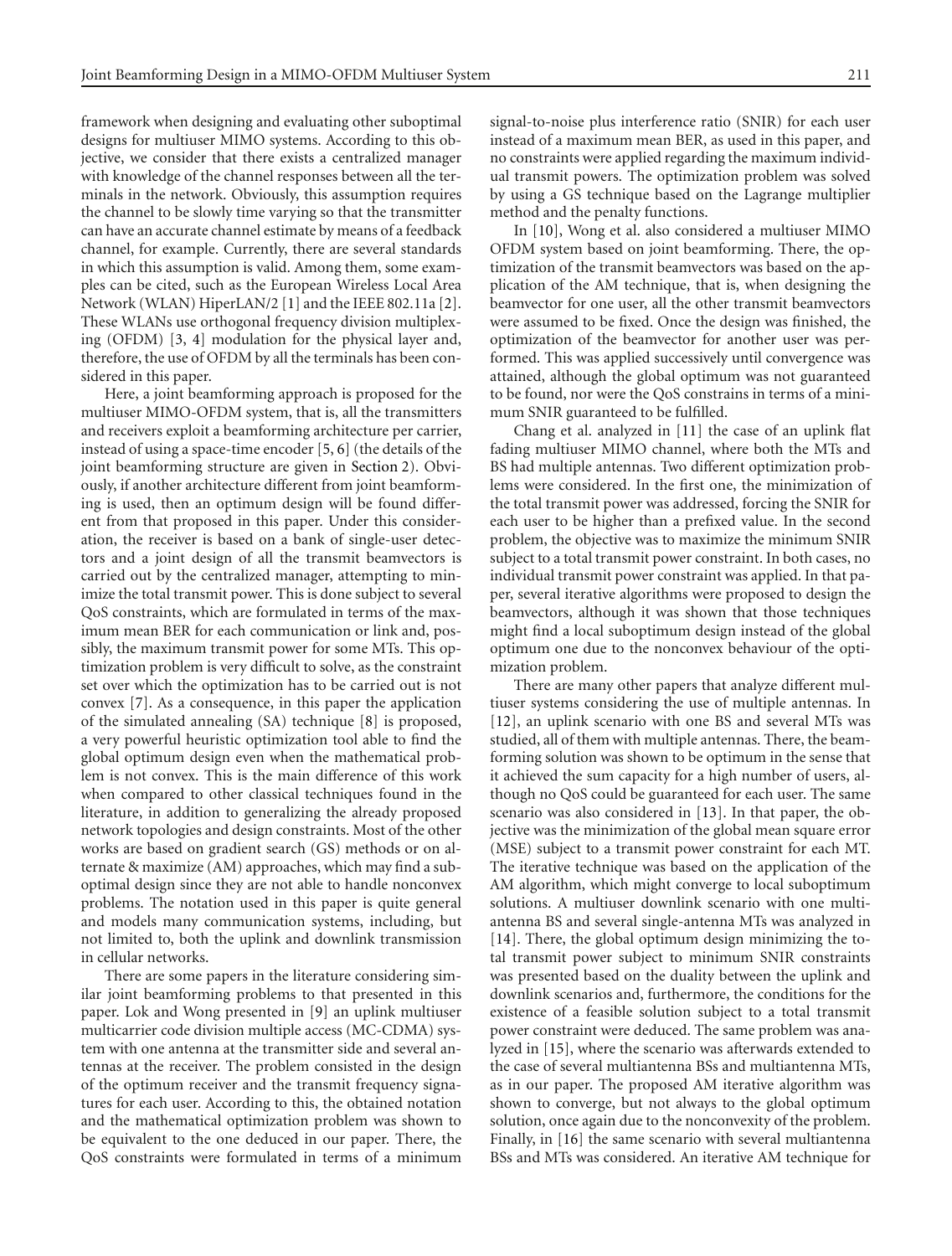

<span id="page-2-1"></span>FIGURE 1: (a) General configuration for a multiuser system with point-to-point links. In this example, there are 5 simultaneous communications and 4 terminals. (b) Typical configuration in a multiuser MIMO-OFDM scenario with 3 users or communications. There are 5 terminals, where 3 of them are MTs and the other 2 ones are BSs.

the design of the beamformers was presented to minimize the total transmit power subject to QoS constraints in terms of a minimum SNIR for each user, although it was shown that it might converge to a local suboptimum solution. In all these papers, the channel was assumed to be frequency flat, although in our work we have extended the design to the case of a multicarrier modulation in a frequency selective channel.

This paper is structured as follows. In [Section 2,](#page-2-0) the system and signal models for the MIMO-OFDM multiuser scenario are presented, in addition to deducing the expression of the optimal receive beamvectors as a function of the transmit beamvectors. The application of the SA algorithm in order to jointly design all the transmit beamvectors is presented in [Section 3,](#page-3-0) whereas in [Section 4](#page-6-0) other classical suboptimum designs based on GS and AM algorithms are proposed. Finally, in Sections [5](#page-7-0) and [6,](#page-8-0) some simulation results and conclusions are shown, respectively.

## <span id="page-2-0"></span>**2. SYSTEM AND SIGNAL MODELS**

Consider a wireless scenario in which several terminals coexist in the same area. Among these terminals, *K* communications or links are established and access the common channel at the same time and in the same frequency band. As previously stated, the adopted modulation technique is an *N*carriers OFDM. All the terminals in the system are allowed to have multiple antennas and each of them is able to transmit and/or receive. We consider that each communication or link is assigned to two terminals, where one of them is the transmitter and the other one is the receiver.

#### *2.1. MIMO multiuser system and signal models*

As it has been stated previously, the system model for the *K* communications is based on a joint beamforming approach at the transmitter and the receiver, where the beamvectors corresponding to different communications or links are allowed to be different. In this scenario, there exists a set of terminals, where we have not differentiated between BSs and MTs since all the terminals are allowed to transmit and/or receive simultaneously. All the terminals in the system are numbered and the quantity of terminals may be different from the number of established links (see [Figure 1\)](#page-2-1). Let *t*(*k*) represent the terminal responsible for transmitting the information corresponding to the *k*th link, whereas  $r(k)$  is the terminal receiving this information. In [Figure 1,](#page-2-1) we show some examples of these kinds of systems (a generic example and a more concrete one). Equation [\(1\)](#page-3-1) represents the signal model for the received snapshot vector for the *k*th link, that is, it is the received signal model at the  $r(k)$ th terminal and the *n*th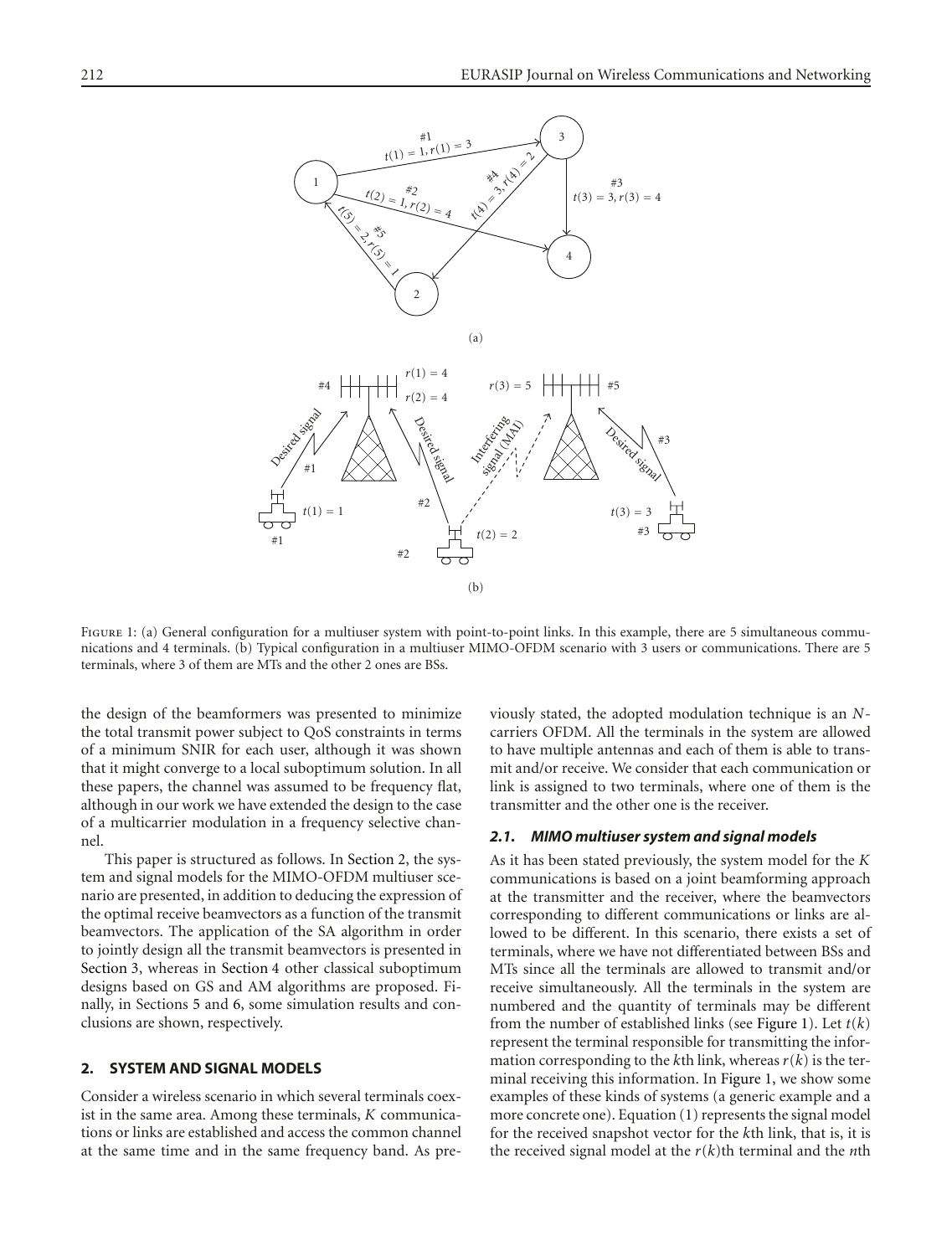

FIGURE 2: Architecture of the transmitter and the receiver for the *k*th communication or link based on joint beamforming.

<span id="page-3-2"></span><span id="page-3-1"></span>carrier [\[17](#page-10-16)] (see [Figure 2](#page-3-2) in which we represent the architecture of the transmitter and the receiver for the *k*th link based on joint beamforming):

$$
\mathbf{y}_n^{(r(k))}(t) = \sum_{l=1}^K \mathbf{H}_n^{(t(l),r(k))} \mathbf{b}_n^{(l)} s_n^{(l)}(t) + \mathbf{n}_n^{(r(k))}(t), \qquad (1)
$$

where we have assumed that the length of the cyclic prefix is higher than or equal to the channel order [\[3](#page-10-2)]. The size of the vectors  $y_n^{(r(k))}(t)$  and  $b_n^{(l)}$  is equal to the number of antennas at the  $r(k)$ th and the  $t(l)$ th terminals, respectively. The transmit beamvector applied to  $s_n^{(l)}(t)$  is represented by  $\mathbf{b}_n^{(l)}$ , where  $s_n^{(l)}(t)$  is the transmitted data at the *n*th carrier during the *t*th OFDM symbol for the *l*th link. The transmitted symbols are assumed to have a normalized energy:  $\mathbb{E}\{|s_n^{(l)}(t)|^2\} = 1$  $(E\{\cdot\})$  stands for the mathematical expectation). The matrix  $H_n^{(t(l),r(k))}$  represents the MIMO channel response at the *n*th carrier between the  $t(l)$ th and the  $r(k)$ th terminals. We have also considered that  $\mathbf{H}_{n}^{(i,i)} = \mathbf{0}$ , for all *i*, which means that the *i*th terminal is not receiving the signal transmitted by itself. Finally, the vector  $\mathbf{n}_n^{(r(k))}(t)$  models the contribution of noise plus interferences from outside the system at the  $r(k)$ th receiver and the *n*th carrier. The associated covariance matrix is represented by  $\Phi_n^{(r(k))} = \mathbb{E}\{\mathbf{n}_n^{(r(k))}(t)\mathbf{n}_n^{(r(k))H}(t)\},$  where  $(\cdot)^H$ stands for complex conjugate transpose. This signal model is quite general and can easily fit in with many known systems including, but not limited to, the cellular environments, both for uplink and downlink.

# *2.2. Single-user receiver optimization*

In this subsection, the attention is focused on the design of the receive beamvectors. For every link and carrier, a linear combiner  $\mathbf{a}_n^{(k)}$  is applied to the set of received samples collected in the snapshot vector  $y_n^{(r(k))}(t)$ . The hard estimate of the transmitted symbol  $s_n^{(k)}(t)$  for the *k*th link during the *t*th OFDM symbol is, therefore, based on a hard mapping applied to the output of the receive beamvector, that is,  $\hat{s}_n^{(k)}(t) =$  $\text{dec}\{\mathbf{a}_n^{(k)}\}_{n=1}^H$   $\mathbf{y}_n^{(r(k))}(t)\}\)$ . The optimum receive beamvector  $\mathbf{a}_n^{(k)}$  is the one maximizing the output SNIR. The expression of the optimum beamvector is widely known and corresponds to the Wiener matched filter [\[4,](#page-10-3) [17\]](#page-10-16), which can be formulated as

follows assuming that the transmit beamvectors are known:

<span id="page-3-4"></span><span id="page-3-3"></span>
$$
\mathbf{a}_n^{(k)} = \alpha_n^{(k)} \mathbf{R}_n^{(k)}{}^{-1} \mathbf{H}_n^{(t(k),r(k))} \mathbf{b}_n^{(k)},
$$
\n(2)

$$
\mathbf{R}_n^{(k)} = \mathbf{\Phi}_n^{(r(k))} + \sum_{l=1, l \neq k}^K \mathbf{H}_n^{(t(l), r(k))} \mathbf{b}_n^{(l)} \mathbf{b}_n^{(l)H} \mathbf{H}_n^{(t(l), r(k))H}, \quad (3)
$$

where  $\mathbf{R}_{n}^{(k)}$  is the total interference plus noise covariance matrix seen at the receiver for the *k*th link, and  $\alpha_n^{(k)}$  is a scalar factor that does not affect the SNIR and can be calculated to have an equalized equivalent channel  $\mathbf{a}_n^{(k)H} \mathbf{H}_n^{(t(k), r(k))} \mathbf{b}_n^{(k)} = 1$ ,  $\alpha_n^{(k)} = (\mathbf{b}_n^{(k)}^H \mathbf{H}_n^{(t(k),r(k))H} \mathbf{R}_n^{(k)}^{-1} \mathbf{H}_n^{(t(k),r(k))} \mathbf{b}_n^{(k)})^{-1}$ . As it can be seen in [\(2\)](#page-3-3), the optimum receive beamvector for the *k*th link depends on both the transmit beamvector for the same link  $\mathbf{b}_n^{(k)}$  and all the other ones  ${\{\mathbf{b}_n^{(l)}\}}_{l \neq k}^{l=1,\dots,K}$ , since the covariance matrix  $\mathbf{R}_n^{(k)}$  depends on the transmit beamvectors for all the other links different from *k*. This produces a coupling effect that makes difficult the optimization of the transmit beamvectors. In the following section, we explicitly focus the attention on the joint design of all the transmitters. By using this design criterion for the receivers, the SNIR at the output of the receive beamformer for the *k*th link and the *n*th carrier can be shown to be as follows [\[17\]](#page-10-16):

<span id="page-3-5"></span>
$$
\text{SNIR}_n^{(k)} = \mathbf{b}_n^{(k)}^H \mathbf{H}_n^{(t(k),r(k))H} \mathbf{R}_n^{(k)}^{-1} \mathbf{H}_n^{(t(k),r(k))} \mathbf{b}_n^{(k)}.
$$
 (4)

Taking into account this result, in OFDM the effective or mean BER is defined as the uncoded BER averaged over all the subcarriers,  $BER^{(k)} = (1/N) \sum_{n=0}^{N-1} Q(\sqrt{k_m \text{SNIR}_n^{(k)}}),$ where we have assumed that all the interferences are approximately Gaussian distributed,  $Q(x) = (1/\sqrt{2\pi}) \int_{x}^{\infty} e^{-t^2/2} dt$ , and  $k_m$  is a parameter depending on the modulation applied to each subcarrier (for BPSK,  $k_m = 2$ ).

## <span id="page-3-0"></span>**3. SIMULATED-ANNEALING-BASED TRANSMITTER OPTIMIZATION**

The last section was devoted to the optimum design of the receive beamvectors assuming that the transmit beamvectors were known, obtaining the closed-form solution corresponding to the Wiener matched filter [\[4\]](#page-10-3). Now, the attention is focused on the joint design of all the transmit beamvectors for all the users and all the OFDM carriers.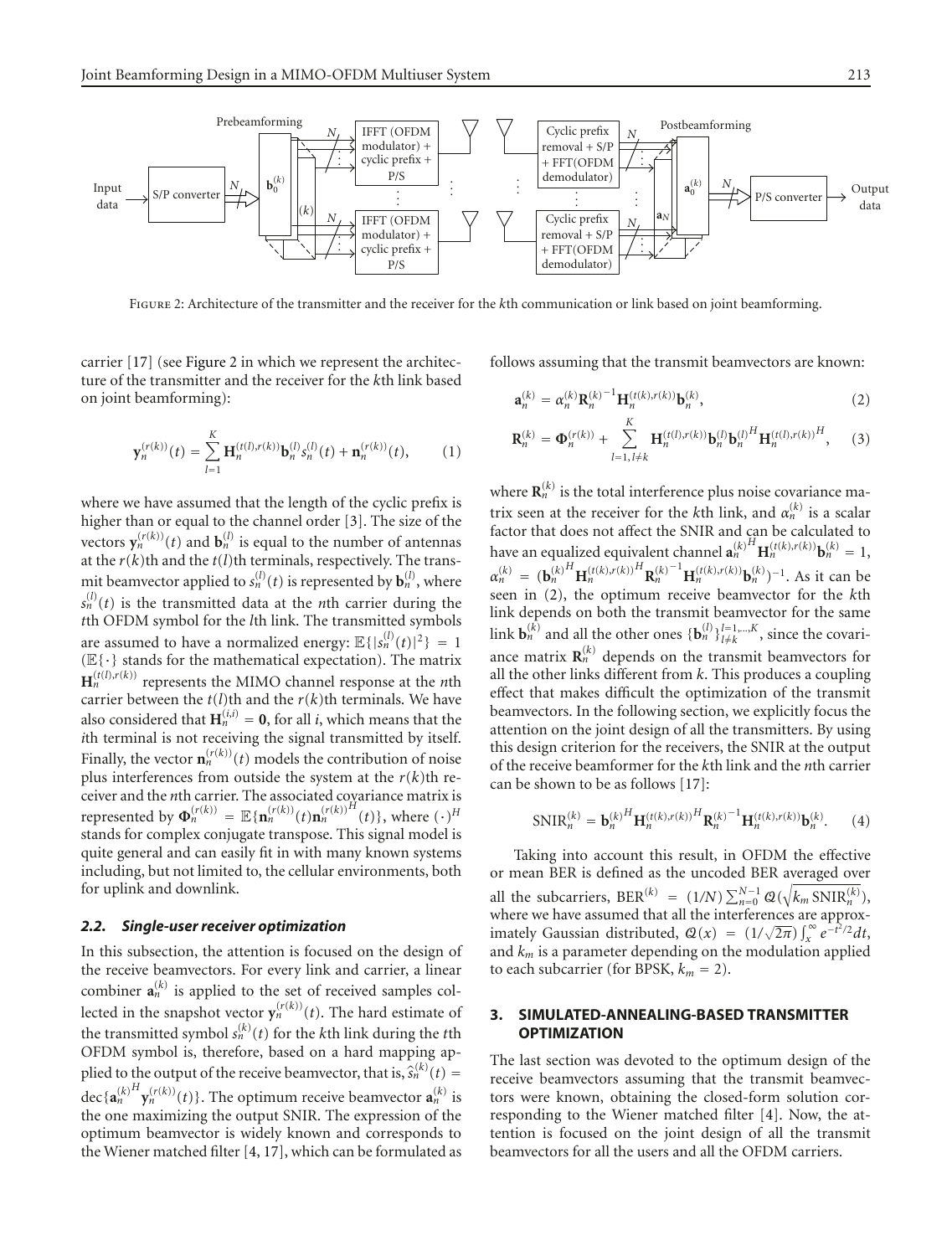When designing the transmit beamvectors, an objective function or optimization criterion has to be identified, as well as a set of design constraints. Obviously, a desirable objective is the minimization of the total transmit power, since in wireless networks, high transmit powers imply a shorter lifetime of the MTs. In the case of using several antennas, the power used for transmitting the information symbol corresponding to the *n*th carrier of the *k*th user is proportional to  $\|\mathbf{b}_n^{(k)}\|^2$ . Taking this into account, the total transmit power  $P_T$ can be expressed as

$$
P_T\left(\{\mathbf{b}_n^{(k)}\}_{n=0,\ldots,N-1}^{k=1,\ldots,K}\right) = \sum_{k=1}^K \sum_{n=0}^{N-1} \left|\left|\mathbf{b}_n^{(k)}\right|\right|^2 = \sum_{k=1}^K \sum_{n=0}^{N-1} \mathbf{b}_n^{(k)H} \mathbf{b}_n^{(k)}.
$$
\n(5)

Besides the objective function, additional constraints are necessary in order to avoid the trivial solution minimizing the transmit power  $\mathbf{b}_n^{(k)} = \mathbf{0}$ . In this paper, two kinds of constraints are proposed. The first one refers to the minimum QoS for each communication or link and is mandatory, whereas the other is related to the maximum individual transmit powers for a concrete set of terminals. This set of terminals can be empty and, therefore, the individual transmit power constraints are optional.

(i) *QoS constraints*: these constraints are formulated in terms of the maximum mean BER for each link and can be expressed as follows:

$$
\text{BER}^{(k)} \le \gamma^{(k)}, \quad k = 1, \dots, K, \tag{6}
$$

where *γ*(*k*) is the maximum permitted BER for the *k*th link and, therefore, is an input parameter of the optimization problem. This formulation generalizes the results presented in [\[9\]](#page-10-8) for an MC-CDMA system, and in [\[11](#page-10-10), [14](#page-10-13), [15](#page-10-14), [16](#page-10-15)] for flat fading channels, where the QoS constraints were formulated in terms of the SNIR instead of the mean BER. In [\[10](#page-10-9), [12,](#page-10-11) [13](#page-10-12)], the transmit power was stated to be a prefixed value and the goal was the optimization of the mean quality of all the users in terms of capacity, minimum MSE, and so forth, and therefore, no QoS could be guaranteed for each link. In all cases, the proposed algorithms for the most general scenario, comprising several BSs and MTs with multiple antennas, were shown to be inefficient in the sense that they might find local suboptimum solutions instead of the global optimum one, because of the nonconvex behaviour of the optimization problems.

(ii) *Individual transmit power constraints*: in addition to the QoS constraints, optional constraints can also be included regarding the maximum individual transmit powers for some terminals. This is specially useful for MTs with a power-limited battery in an uplink transmission. Let Υ be the set of terminals to which these constraints are applied. They can be formulated as

$$
P_T^{(i)} = \sum_{k=1, t(k)=i}^{K} \sum_{n=0}^{N-1} ||\mathbf{b}_n^{(k)}||^2 \le P_{\text{max}}^{(i)}, \quad i \in \Upsilon,
$$
 (7)

where  $P_{\text{max}}^{(i)}$  represents the maximum transmit power for the *i*th terminal. These kinds of constraints have not been considered in any of the works referenced in this paper.

Currently, there exists no closed form solution for this extremely complicated constrained optimization problem, since it is not convex [\[7\]](#page-10-6). Although in this case the objective function  $\sum_{k=1}^{K} \sum_{n=0}^{N-1} ||\mathbf{b}_n^{(k)}||^2$  is convex in the optimization variables  $\mathbf{b}_n^{(k)}$ , the constraint set is not. In order to prove this last statement, we consider the simplest example corresponding to only one user using an OFDM modulation with only one carrier. For this simple case, the maximum BER constraint is equivalent to a minimum SNIR constraint. We assume that  $H = I$  and that  $\Phi_n = I$  (we obviate the sub and super indexes to facilitate the notation). According to this, the QoS constraint can be formulated as  $\mathbf{b}^H \mathbf{b} \geq \text{SNIR}_{\text{min}}$ . This constraint can be represented geometrically as the exterior of a sphere in the variable vector **b**, which, obviously, is not convex. Due to the nonconvex behaviour of the problem, if a classical GS or AM method is applied to find the optimal design, a local minimum may be found instead of the global optimum in the constraint set. Since we are interested in finding the global optimum design in order to provide a reference system to be used as a comparative framework for other suboptimal designs, we have decided to exploit the SA algorithm. SA is a very powerful heuristic tool able to find the global optimum design even when the objective function or the constraint set is not convex. As stated in the introduction, some previous works have proposed GS techniques, such as in [\[9](#page-10-8)], or AM methods [\[10,](#page-10-9) [11,](#page-10-10) [13](#page-10-12), [15](#page-10-14), [16](#page-10-15)], among others. The main problem of these techniques is that they are not able to find the global optimum design due to the nonconvex behaviour of the problem, as it was clearly shown in [\[11](#page-10-10)] and other works. Besides, in GS and AM techniques, it may be extremely difficult to include any kind of constraint, although in the case of SA this can be done easily, as will be shown later in this section. Specifically, for the case of GS, the constraints are required to be differentiable, although this is not necessary in SA.

In this paper, the existence of a feasible solution is assumed, that is, a collection of transmit beamvectors that satisfies all the constraints simultaneously. In case that a feasible solution does not exist, the algorithm will not converge to any acceptable design.

The SA algorithm has analogies with the annealing of solids in physics and thermodynamics, as has been explained in [\[8\]](#page-10-7). The main objective of the annealing process in physics is to obtain a solid with a "perfect" particles arrangement, that is, a perfect structure, so that the energy of the links between these particles is minimized. In order to obtain this perfect structure, initially the solid has to be melted by heating it, that is, until all the particles have total freedom of movement. Once this "hot" state is attained, the temperature has to be lowered until the "perfect" state is obtained, in which the particles have no movement. If the cooling process is done very quickly, the obtained state may be not the one with the minimum energy and, therefore, is not perfect.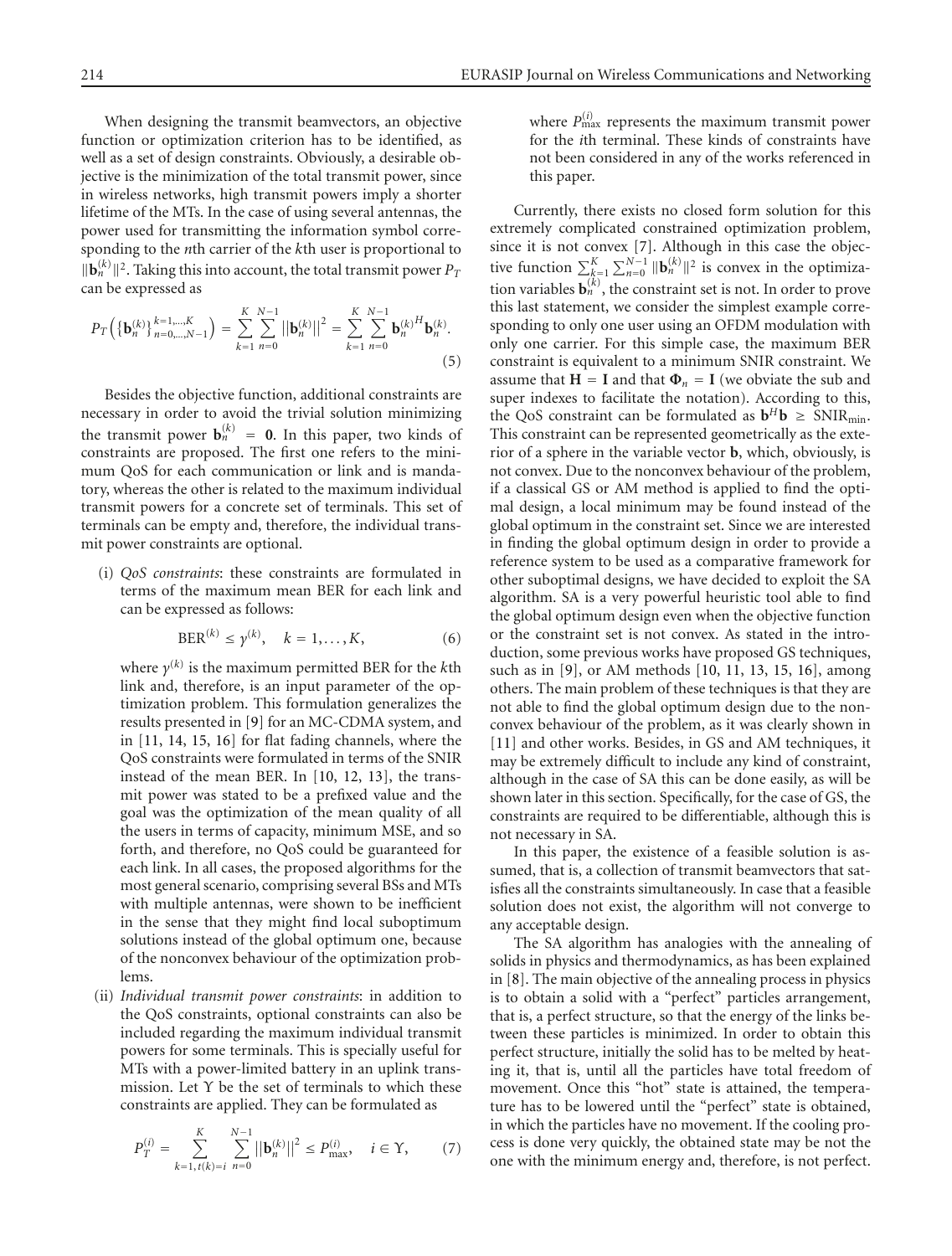If the minimum energy is desired, then the system has to be cooled very slowly, so that the particles have "enough time" to be placed in their optimal positions.

In our problem, in each step of the iterative algorithm there is a collection of transmit beamvectors  ${\{\mathbf{b}_n^{(k)}\}}_{n=0,\dots,N-1}^{k=1,\dots,K}$ , which is called the *current solution*. Given the current solution, which is equivalent to a concrete particles arrangement or a state in the annealing process in physics, a *new solution* or collection of beamvectors is proposed. If it is "better" than the original one, then it is retained as the current one. On the contrary, if it is "worse," then the proposed solution is accepted with a certain probability. That means that "worse" solutions may be accepted. This mechanism, which is called *hill climbing*, is extremely important so as to avoid a suboptimal solution or local minimum. The parameter that controls this acceptance probability is the temperature *T*, as in the case of the annealing in physics. The higher the temperature, the higher the acceptance probability. The temperature is lowered step by step, so that asymptotically, only "better" solutions are accepted and a minimum is approached. The meaning of "better" and "worse" is based on the definition of a cost function  $f(\cdot)$  that depends on the transmit beamvectors and is directly related to the total transmit power. This function corresponds to the energy of a state in physics and its minimization is the goal of the annealing process. As in the thermodynamics annealing process, if the temperature is lowered very slowly, the optimum state with the minimum energy, that is, the global minimum of the total transmit power, can be achieved, as desired initially.

Here we provide the description and all the basic ideas of the SA algorithm proposed to solve the already stated optimization problem.

(i) *Cost function definition*:

$$
f(\{\mathbf{b}_n^{(k)}\}) = P_T(\{\mathbf{b}_n^{(k)}\}) + \frac{\alpha}{T} \sum_{k=1}^K \left( \log \frac{\text{BER}^{(k)}}{\gamma^{(k)}} \right)^{+2} + \frac{\alpha}{T} \sum_{i \in \Upsilon} \left( \log \frac{P_T^{(i)}}{P_{\text{max}}^{(i)}} \right)^{+2},
$$
\n(8)

where  $(x)^+$  = max $(x, 0)$ . This cost function, which also depends on the temperature *T*, is equal to the total transmit power plus a quadratic penalty term. This penalty term takes into account whether the BERs are greater than the maximum permitted ones, and whether the individual transmit powers are greater than those specified. Besides, this penalty term is inversely proportional to the temperature, since in the simulations it has been shown that this rule performs quite well in terms of convergence speed. As *T* is lowered, the penalty term is increased and, therefore, the acceptance of solutions that do not fulfill the constraints is asymptotically avoided. The parameter *α* is a proportional factor for the penalty term and its value has been adjusted by simulations to  $\alpha = 100$  in order to have good convergence properties. The penalty term is based on relative comparisons of the BERs and

the transmit powers with the maximum permitted values by means of the  $log(\cdot)$  function. These kinds of comparisons have been chosen, since it has been observed experimentally that they behave better than absolute comparisons. Note, however, that other kinds of penalty functions could have been used.

(ii) *Proposed solution generation*:

$$
\widetilde{\mathbf{b}}_n^{(k)} = \mathbf{b}_n^{(k)} + \mathbf{w}_n^{(k)}, \qquad \mathbf{w}_n^{(k)} \sim \mathcal{CN}(\mathbf{0}, \sigma_b^2 \mathbf{I}),
$$
\n
$$
n = 0, \ldots, N - 1, k = 1, \ldots, K.
$$
\n(9)

The proposed solutions are generated by applying independent complex circularly symmetric Gaussian noise with variance  $\sigma_b^2$  to the components of the transmit beamvectors. This noise is used to generate any possible collection of transmit beamvectors in a continuous solution space. Note that there is a difference when compared to the problems for which SA was initially applied, in which the solution space was discrete [\[8](#page-10-7)]. The acceptance ratio is monitored for every value of *T*. In case that it is lower than 0*.*1 for 5 times, the variance of the Gaussian noise is lowered by means of an exponential profile ( $\sigma_b^2 \leftarrow 0.95 \sigma_b^2$ ). This is done in this way as it has been shown experimentally that this rule improves the convergence speed of the algorithm.

(iii) *Probability of acceptance of the proposed solution*:

<span id="page-5-0"></span>Prob = exp 
$$
\left\{ -\frac{1}{T} (f(\{\tilde{\mathbf{b}}_n^{(k)}\}) - f(\{\mathbf{b}_n^{(k)}\})^+ \right\}
$$
. (10)

This acceptance probability corresponds to the Metropolis criterion, as described in [\[8\]](#page-10-7), and is related to the Maxwell-Boltzmann approximation of the Fermi-Dirac distribution describing the energy of an electron in different levels. This criterion was initially used in thermodynamics in order to simulate a thermal equilibrium process. It was shown that, using this criterion, the system could arrive at the minimum possible energy, that is, to the optimum state, if the temperature was lowered slowly. This philosophy was afterwards adopted in the SA algorithm, as shown in this paper, as an efficient criterion to find the global minimum of nonconvex problems.

(iv) *System* "*cooling*":

$$
T \longleftarrow \beta T, \quad \beta \cong 0.99. \tag{11}
$$

As described in this equation, the temperature is lowered very slowly by means of a decreasing exponential rule, as described in [\[8\]](#page-10-7). This value of *β* has been chosen since in the simulations it has been shown to provide good convergence properties, while still guaranteeing that the global optimum solution is attained. As seen in [\(10\)](#page-5-0), the hotter the system, the higher the acceptance probability. As a consequence, when the temperature is high, most of the proposed transmit beamvectors are accepted, which means they are searching over the range of all the possible spatial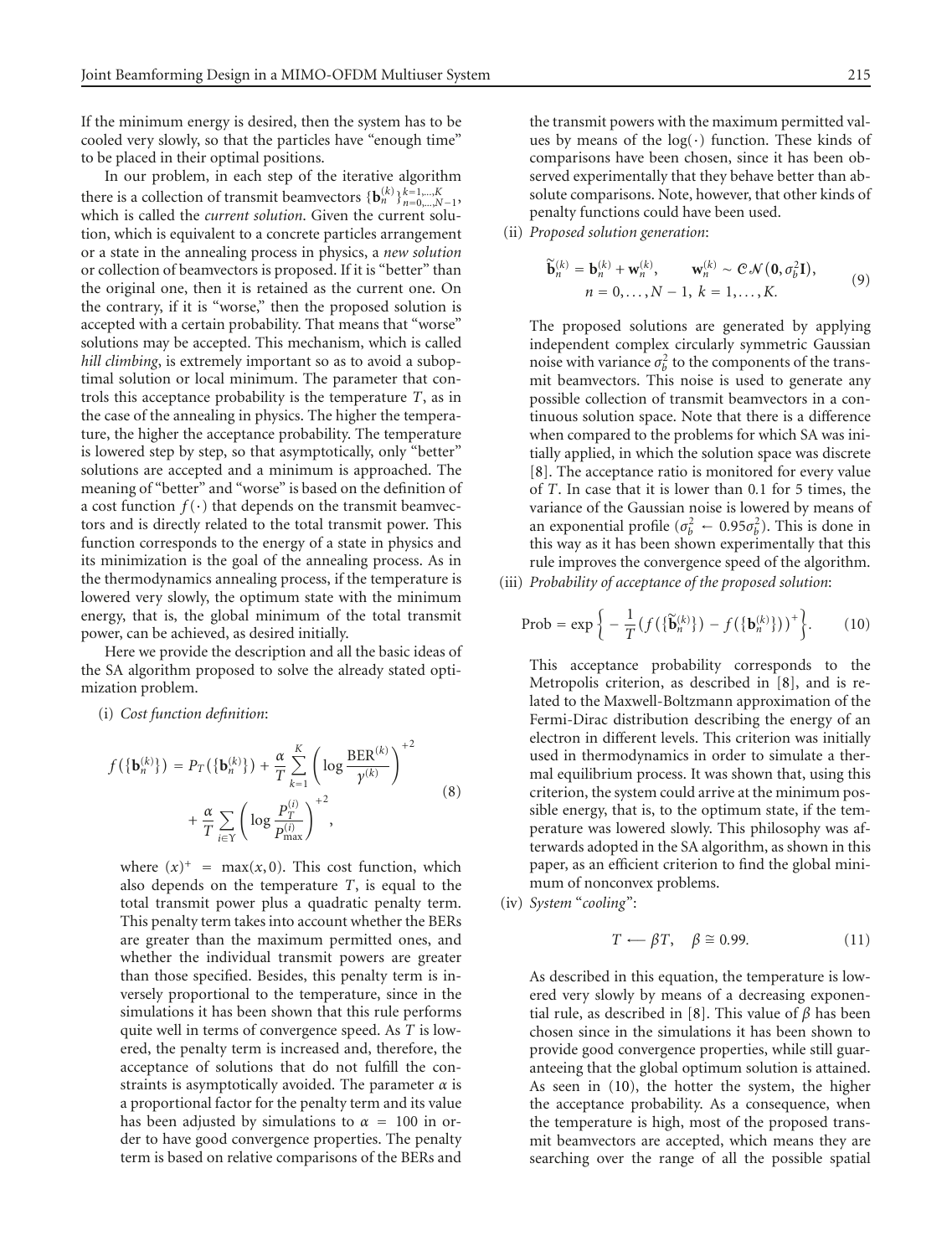Its objective is to find an initial value of the temperature *T*, so that the number of accepted solutions is higher than 95%.

- (1)  $T = 1$ ,  $\sigma_b^2$  is set equal to the mean power necessary at the transmitters to attain the required QoS assuming no interference among the users (experimentally it has been shown to have good convergence properties). The initial transmit beamvectors are set equal to all zero vectors.
- (2) Propose 100 solutions. Measure the number of nonaccepted solutions  $N_{na}$ .
- (3) If  $N_{na}$  < 95, then  $T \leftarrow 2T$  and go to step (2). If  $N_{na} = 100$ , then  $T \leftarrow 0.9T$  and go to step (2). In any other case, end.

<span id="page-6-1"></span>Algorithm 1: Initialization in the SA algorithm.

They correspond to the application of the SA algorithm.

 $(1)$   $L_{ar} = 0$ : initialization of the counter corresponding to the number of times that the acceptance ratio is lower than 10%. (2) Propose 100 solutions. Measure the number of nonaccepted solutions  $N_{na}$ . Update the temperature:  $T \leftarrow 0.99T$ . (3) If  $\hat{N}_{na}$  < 10, then  $L_{ar}$  ←  $L_{ar}$  + 1. If  $L_{ar}$  = 5, then  $\sigma_b^2$  ← 0.95 $\sigma_b^2$  and go to step (1). In any other case, go to step (2). The algorithm finishes when the value of the cost function has stabilized and a minimum has been achieved.

<span id="page-6-2"></span>Algorithm 2: Main iterations of the SA algorithm.

directions. When the temperature is lowered, this range is reduced and the accepted transmit beamvectors begin to look for the best spatial directions, that is, for the spatial directions that couple the maximum power towards the desired terminal while reducing the interference towards the other ones.

In the SA algorithm, initially the temperature *T* has to be high enough so that most of the proposed solutions are accepted. The initial transmit beamvectors are set equal to all zero vectors. Note, however, that the initialization of the beamvectors is not important since in the first iterations most of the proposed solutions are accepted and the variance of the noise to generate and propose new solutions is very high. In this paper, 100 iterations are run for every value of *T*. As a summary, the main steps of the algorithm are presented and briefly detailed in Algorithms [1](#page-6-1) and [2.](#page-6-2)

#### <span id="page-6-0"></span>**4. OTHER CLASSICAL SUBOPTIMUM TECHNIQUES**

In the last section, the SA technique has been proposed to find the global optimum design of the stated constrained optimization problem. In this section, we present two alternative algorithms based on the GS and the AM methods.

# *4.1. Lagrange-gradient search transmitter optimization*

A classical approach different from the SA consists in the utilization of a gradient technique, although, as it has been already said, the main drawback of this family of algorithms is that they may converge to local suboptimum designs. In order to compare the SA with other classical approaches, in this section we propose an iterative gradient technique based on the classical Lagrange multipliers method and the quadratic penalty term [\[9,](#page-10-8) [18\]](#page-10-17). This technique is based on the definition of a Lagrangian expression  $\mathcal{L}$ . When formulating the Lagrangian expression and the penalty term, we take into account the fact that the optimal solution implies that the QoS are fulfilled with equality. Under this assumption, that can be

shown easily, the Lagrangian expression can be formulated as

<span id="page-6-3"></span>
$$
\mathcal{L} = P_T + \lambda \left[ \sum_{j=1}^{K} \left( \log \frac{\text{BER}^{(j)}}{\gamma^{(j)}} \right)^2 + \sum_{i \in \Upsilon} \left( \log \frac{P_T^{(i)}}{P_{\text{max}}^{(i)}} \right)^{2} \right]. \tag{12}
$$

The equations that show how to update the transmit beamvectors and the penalty factor *λ* correspond to the wellknown gradient descent and ascent techniques, as also used in [\[9\]](#page-10-8)

$$
\mathbf{b}_{n}^{(k)} \leftarrow \mathbf{b}_{n}^{(k)} - \mu \nabla_{\mathbf{b}_{n}^{(k)}} \mathcal{L},
$$
\n
$$
\lambda \leftarrow \lambda + \mu \left[ \sum_{j=1}^{K} \left( \log \frac{\text{BER}^{(j)}}{\gamma^{(j)}} \right)^{2} + \sum_{i \in \Upsilon} \left( \log \frac{P_{T}^{(i)}}{P_{\max}^{(i)}} \right)^{2} \right],
$$
\n(13)

where  $\mu$  is the step size parameter that has to be adjusted to cope with the tradeoff between the convergence speed and the convergence itself. The initial beamvectors can be calculated assuming that there is no interference between users, as shown in [\[10,](#page-10-9) [17](#page-10-16)]. The initial value for the penalty factor  $\lambda$  is set equal to 0. Here, the necessary expressions to calculate the gradient  $\nabla_{\mathbf{b}_n^{(k)}}^H \mathcal{L}$  are provided. In order to facilitate the notation, we assume an uplink scenario with several MTs transmitting to a single BS, which is responsible for the detection of the symbols transmitted by all the MTs. The modulation of the subcarriers is BPSK. In this scenario, the matrix  $\mathbf{H}_n^{(k)}$ represents the response of the MIMO channel at the *n*th carrier between the *k*th MT and the BS. The extension to other kinds of scenarios is quite simple by using very similar expressions. The function  $\delta_Y(k)$  is defined as  $\delta_Y(k) = 1, k \in Y$ , and  $\delta_Y(k) = 0, k \notin Y$ :

$$
\nabla_{\mathbf{b}_{n}^{(k)}} \mathcal{L} = \mathbf{b}_{n}^{(k)} + 2\lambda \sum_{j=1}^{K} \frac{1}{\text{BER}^{(j)}} \left( \log \frac{\text{BER}^{(j)}}{\gamma^{(j)}} \right) \nabla_{\mathbf{b}_{n}^{(k)}} \text{BER}^{(j)} + \delta_{\Upsilon}(k) 2\lambda \frac{\mathbf{b}_{n}^{(k)}}{P_{\Upsilon}^{(k)}} \left( \log \frac{P_{\Upsilon}^{(k)}}{P_{\text{max}}^{(k)}} \right)^{+} . \tag{14}
$$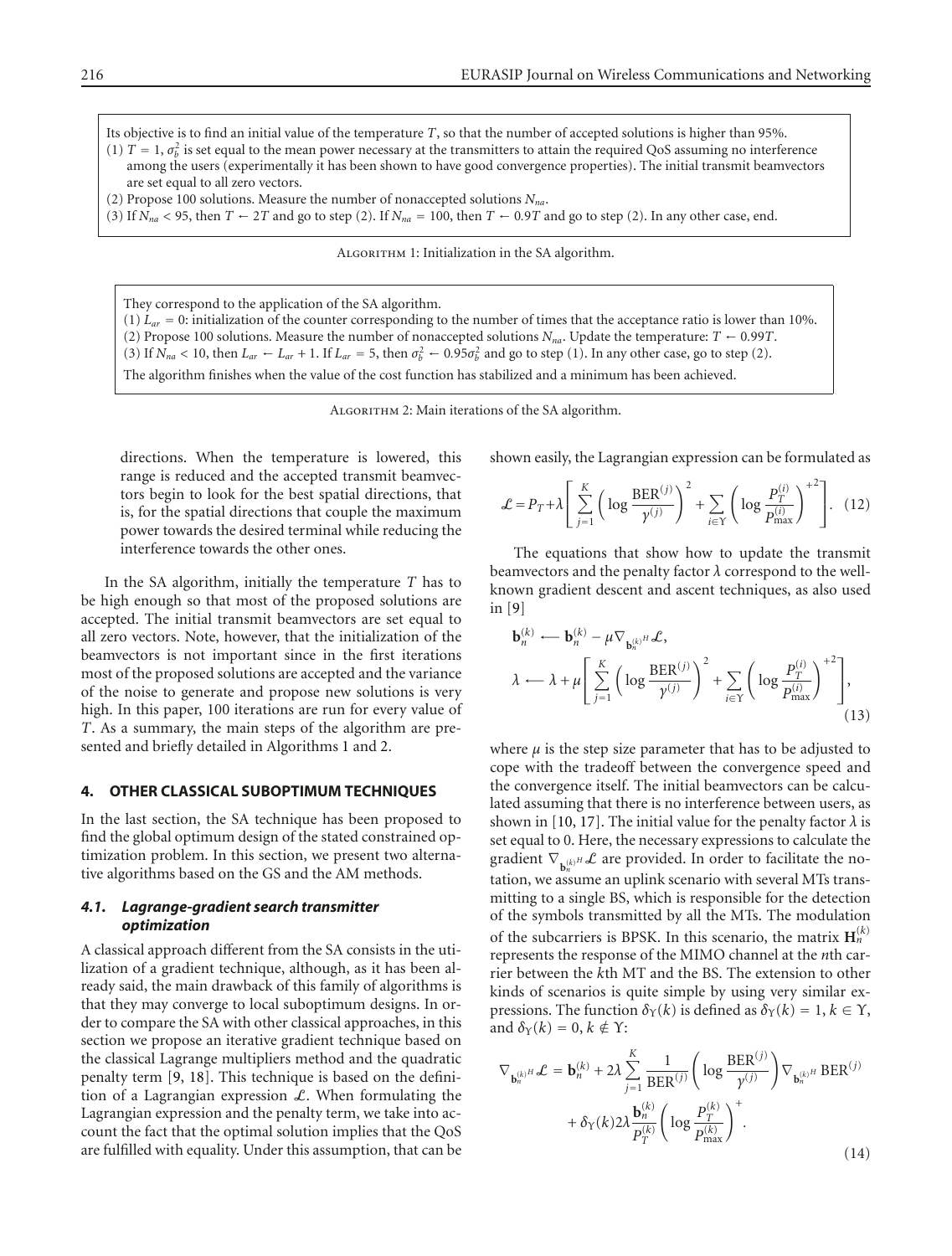(1) Initialization: set all the transmit beamvectors proportional to the maximum eigenvectors of the matrices  $\mathbf{H}_{n}^{(t(k),r(k))H}\mathbf{\Phi}_{n}^{(r(k))-1}\mathbf{H}_{n}^{(t(k),r(k))}$ , that is, without taking into account the interferences from other users. Calculate the power allocation (either uniform or maxmin) to satisfy the QoS constraints. (2) Repeat until convergence. (i) Calculate all the covariance matrices (see [\(3\)](#page-3-4)). (ii) Calculate all the transmit beamvectors as the maximum eigenvectors of  $\mathbf{H}_n^{(t(k), r(k))H} \mathbf{R}_n^{(t(k)-1)} \mathbf{H}_n^{(t(k), r(k))}$  and the

corresponding power allocation satisfying the QoS constraints.

<span id="page-7-1"></span>Algorithm 3: Application of the AM algorithm.

The expression of  $\nabla_{\mathbf{b}_n^{(k)}}^H \text{ BER}^{(j)}$  depends on *j*. Firstly, we give the expression for the case  $j = k$ :

$$
\nabla_{\mathbf{b}_{n}^{(k)}}^H \text{ BER}^{(k)} = -\frac{1}{N\sqrt{2\pi}} \exp\left(-\text{SNIR}_n^{(k)}\right)
$$

$$
\times \frac{1}{\sqrt{2\text{SNIR}_n^{(k)}}} \mathbf{H}_n^{(k)}^H \mathbf{R}_n^{(k)} \mathbf{H}_n^{(k)} \mathbf{b}_n^{(k)}.
$$
(15)

For the case  $j \neq k$ , the expression is as follows, where the matrix inversion lemma has been used:

$$
\nabla_{\mathbf{b}_{n}^{(k)}}^{H} \text{BER}^{(j)} = -\frac{1}{N\sqrt{2\pi}} \exp\left(-\text{SNIR}_{n}^{(j)}\right)
$$

$$
\times \frac{1}{\sqrt{2 \text{SNIR}_{n}^{(j)}}} \nabla_{\mathbf{b}_{n}^{(k)}}^{H} \text{SNIR}^{(j)},
$$

$$
\nabla_{\mathbf{b}_{n}^{(k)}}^{H} \text{SNIR}^{(j)} = \frac{\mathbf{H}_{n}^{(k)H} \mathbf{R}_{n}^{(j,k)-1} \mathbf{H}_{n}^{(k)} \mathbf{b}_{n}^{(k)}}{\left(1 + \mathbf{b}_{n}^{(k)H} \mathbf{H}_{n}^{(k)H} \mathbf{R}_{n}^{(j,k)-1} \mathbf{H}_{n}^{(k)} \mathbf{b}_{n}^{(k)}\right)^{2}} \times \left|\mathbf{b}_{n}^{(j)H} \mathbf{H}_{n}^{(j)H} \mathbf{R}_{n}^{(j,k)-1} \mathbf{H}_{n}^{(k)} \mathbf{b}_{n}^{(k)}\right|^{2} \qquad (16)
$$

$$
-\frac{\mathbf{b}_{n}^{(j)H} \mathbf{H}_{n}^{(j)H} \mathbf{R}_{n}^{(j,k)-1} \mathbf{H}_{n}^{(k)} \mathbf{b}_{n}^{(k)}}{1 + \mathbf{b}_{n}^{(k)H} \mathbf{H}_{n}^{(k)H} \mathbf{R}_{n}^{(j,k)-1} \mathbf{H}_{n}^{(k)} \mathbf{b}_{n}^{(k)}}
$$

$$
\times \mathbf{H}_{n}^{(k)H} \mathbf{R}_{n}^{(j,k)-1} \mathbf{H}_{n}^{(j)} \mathbf{b}_{n}^{(j)},
$$

$$
\mathbf{R}_{n}^{(j,k)} = \mathbf{\Phi}_{n} + \sum_{l=1, l \neq j, l \neq k}^{K} \mathbf{H}_{n}^{(l)} \mathbf{b}_{n}^{(l)} \mathbf{b}_{n}^{(l)H} \mathbf{H}_{n}^{(l)H}.
$$

As previously stated, one of the main drawbacks of the GS technique is that a local suboptimum design may be found. This could be solved by using different initial sets of beamvectors, selected randomly. Note, however, that this increases the computational load and does not guarantee a successful result.

#### *4.2. Alternate & maximize transmitter optimization*

Finally, another classical solution that has been used previously by many authors in papers such as [\[10,](#page-10-9) [13,](#page-10-12) [15](#page-10-14), [16\]](#page-10-15), among others, is the AM algorithm. In our problem, the SNIR for a concrete user and carrier depends, not only on the beamvector for the considered user, but also on all the transmit beamvectors for all the other users through the covariance matrix, as shown in [\(3\)](#page-3-4) and [\(4\)](#page-3-5). The AM algorithm is an iterative technique, so that in each step the beamvectors

associated to a concrete user are designed assuming that the beamvectors of all the other users are fixed, that is, assuming that the noise plus interferences covariance matrix is known. Obviously, when a beamvector for a user is designed, the covariance matrix for the other users change and, therefore, the technique has to be applied iteratively until convergence is attained.

In this subsection, we provide the description of an AM algorithm in which we only take into account the QoS constraints, but not the individual transmit power constraints, since their inclusion in the algorithm is extremely difficult. In each step, the optimum transmit beamvector maximizing the SNIR corresponds to the eigenvector associated to the maximum eigenvalue of the matrix  $\mathbf{H}_{n}^{(t(k), r(k))H}$  $\mathbf{R}_{n}^{(k)}$ <sup>-1</sup> $\mathbf{H}_{n}^{(t(k), r(k))}$ (see a complete proof of this in [\[10,](#page-10-9) [17](#page-10-16)]). Besides this, an adequate power allocation among the carriers of the OFDM modulation has to be calculated, so that the QoS constraint in terms of the maximum BER is fulfilled. In this paper, we have used two different power allocation policies: the uniform and the maxmin techniques, as completely described in  $[17]$  $[17]$ .

[Algorithm 3](#page-7-1) shows the main steps of the AM technique, including the beamvectors initialization. The main disadvantage of this algorithm, as commented previously and in papers such as [\[13](#page-10-12), [15,](#page-10-14) [16\]](#page-10-15), is that the obtained solution may be a local suboptimum design instead of the global optimum one, since the optimization problem is not convex. Besides, there is no a priori guarantee of convergence. A possible solution would consist in using different random initializations for the transmit beamvectors. Note, however, that this is an ad hoc procedure that does not control and guarantee that the global optimum design is obtained.

#### <span id="page-7-0"></span>**5. SIMULATION RESULTS**

In this section, we simulate an uplink scenario with 3 MTs and 1 BS. The OFDM modulation consists of  $N = 16$  carriers and both MTs and BS have 5 antennas. The QoS constraints in terms of the mean BER are 10−3, 10−3, and 10−<sup>2</sup> and  $\alpha = 100$ , as stated in [Section 3.](#page-3-0) The noise is assumed to be white both in the time and space domains, with a normalized variance equal to 1, that is,  $\Phi_n^{(r(k))} = I$ . The simulations and algorithms are applied to a single realization of the multiple OFDM-MIMO channels, although we do not provide the numerical expressions of the channel matrices for the sake of clarity.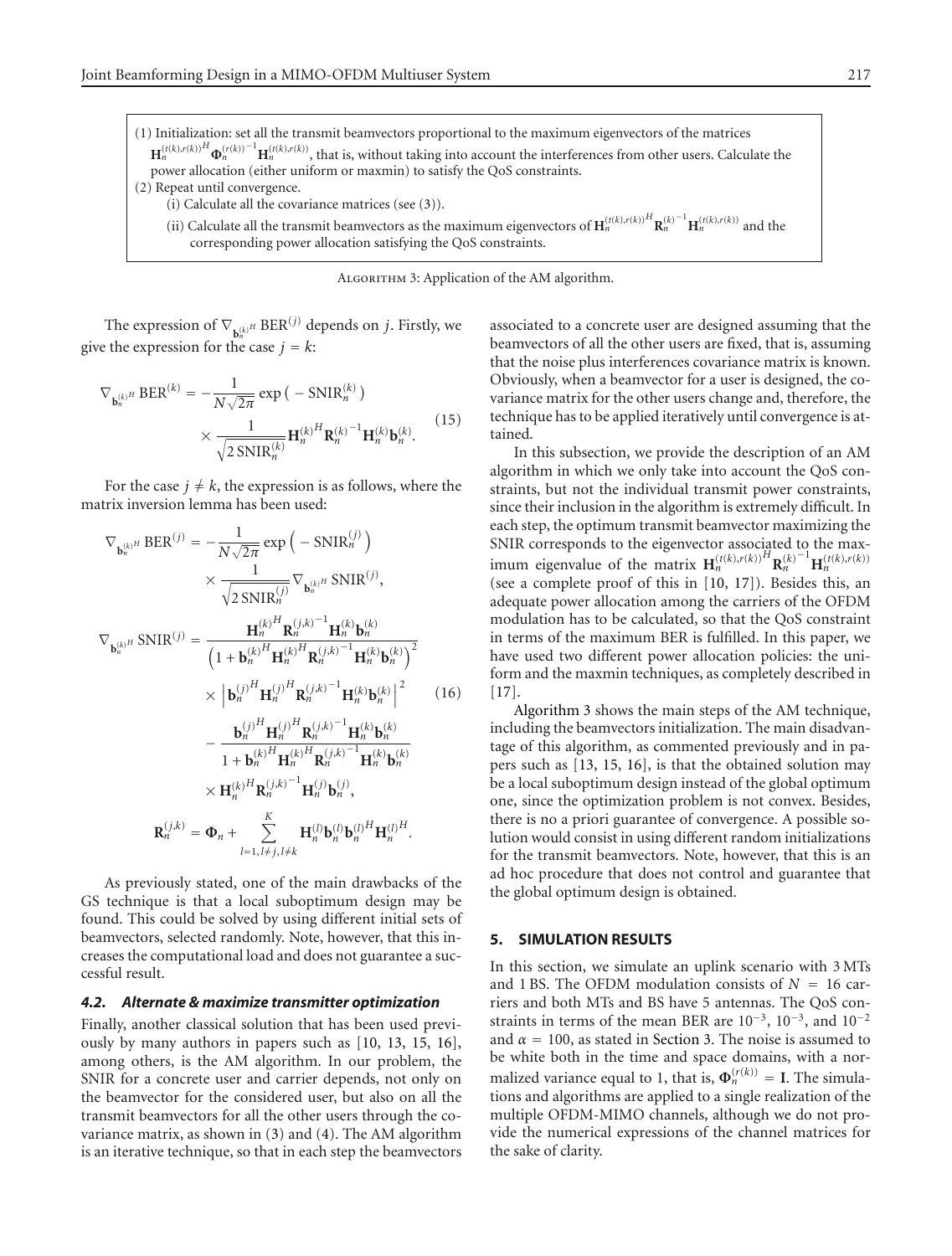<span id="page-8-4"></span><span id="page-8-3"></span><span id="page-8-2"></span><span id="page-8-1"></span>

Figure 3: Powers of the MTs for SA in scenario 1. (b) Powers of the MTs for SA in scenario 1 including a power constraint in MT1. (c) BERs of the MTs for SA in scenario 1. (d) BERs of the MTs for SA in scenario 1 including a power constraint in MT1.

In the first scenario, it is assumed that the path loss is very similar for all the users. In Figures [3a](#page-8-1) and [3c,](#page-8-2) we show the evolution of the powers allocated to the three users and the mean BERs as the iterations of the SA algorithm run, concluding that the proposed technique is able to find a design fulfilling the constraints when no individual power restrictions are applied. The optimum power corresponding to the first user is 8.45 W, and the total power is 20.1 W. If a power constraint is applied to the first user is equal to 8 W, then the results are those shown in Figures [3b](#page-8-3) and [3d.](#page-8-4) The main conclusion is that, in this case, the SA algorithm allocates 7.6 W to the first user, whereas the other ones increase their corresponding power consumption. As it is also shown, the global transmit power has increased up to 20.8 W. This increase of the total transmit power is normal, as in the second example, a more restrictive constraint has been applied and, therefore, the optimization has to be carried out over a more limited set of transmit beamvectors fulfilling the constraints.

<span id="page-8-0"></span>In [Figure 4,](#page-9-0) a set of results are presented for the case of a scenario in which the third user has a path loss with respect to the first two users equal to 12 dB. In this example, no individual transmit power constraint has been considered. Figures [4a](#page-9-1) and [4c](#page-9-2) corresponds to the application of SA, whereas

Figures [4b](#page-9-3) and [4d](#page-9-4) corresponds to the GS algorithm with a *µ* parameter, that is, the step size, equal to 0.001. The main conclusion is that with the same computational load or number of floating point operations, the SA algorithm can fulfill the constraints, whereas the GS technique decreases importantly the convergence speed as the solution approaches these constraints. This is because the penalty terms applied in the Lagrangian expression [\(12\)](#page-6-3) are quadratic and, therefore, when calculating the derivatives in a point near from the fulfillment of the constraints, these derivatives tend to zero. Simulations concerning the application of the AM algorithm have also been done for two different power allocation techniques, uniform and maxmin [\[17\]](#page-10-16). From the simulations, it is concluded that AM has a high convergence speed. [Table 1](#page-9-5) shows a summary of the results for all the techniques. The conclusion is that GS does not find a solution fulfilling the constraints, whereas AM does not have this problem, as in the case of SA. The main drawback is that the necessary transmit power is higher for AM than for SA, concluding that a local suboptimum design has been found. Indeed, and as explained in [\[15\]](#page-10-14), the nonconvexity and the number of local minima increases as more BSs and MTs are coexisting in the same area.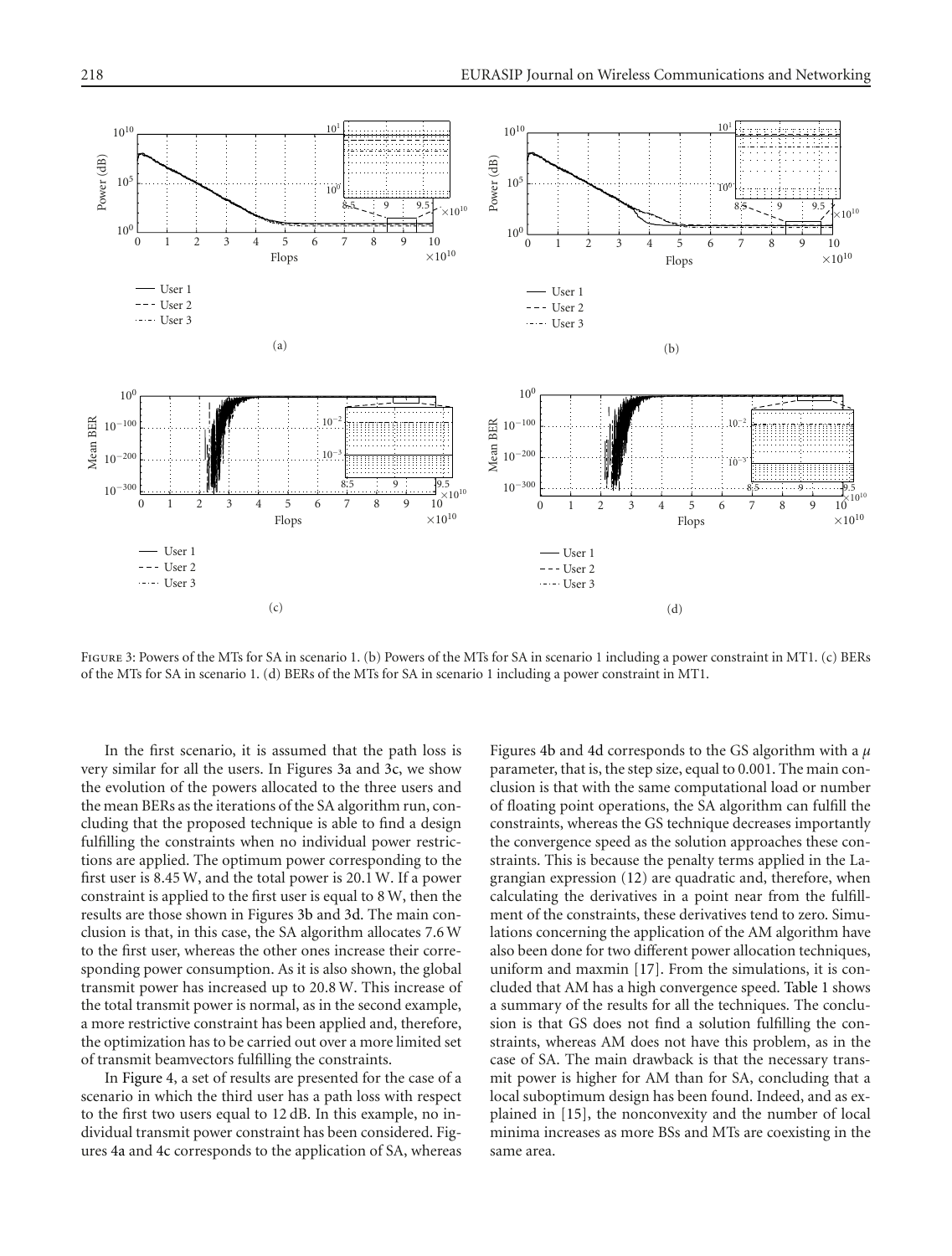<span id="page-9-3"></span><span id="page-9-2"></span><span id="page-9-1"></span>

<span id="page-9-0"></span>Figure 4: (a) Powers of the MTs for SA in scenario 2. (b) Powers of the MTs for GS in scenario 2. (c) BERs of the MTs for SA in scenario 2. (d) BERs of the MTs for GS in scenario 2.

|            | MT 1 power | MT <sub>2</sub> power | MT <sub>3</sub> power | Total power | MT <sub>1</sub> BER  | MT <sub>2</sub> BER  | MT <sub>3</sub> BER  |
|------------|------------|-----------------------|-----------------------|-------------|----------------------|----------------------|----------------------|
| <b>SA</b>  | 10.2 W     | 8.7W                  | 54.5 W                | 73.4 W      | $10^{-3}$            | $10^{-3}$            | $10^{-2}$            |
| GS         | 9.6 W      | 8 W                   | 46.5 W                | 64.1 W      | $1.01 \cdot 10^{-3}$ | $1.01 \cdot 10^{-3}$ | $1.42 \cdot 10^{-2}$ |
| AM-maxmin  | 8.3 W      | 6.8W                  | 63.6W                 | 78.7W       | $10^{-3}$            | $10^{-3}$            | $10^{-2}$            |
| AM-uniform | 9.1 W      | 7.9 W                 | 65.5W                 | 82.5 W      | $10^{-3}$            | $10^{-3}$            | $10^{-2}$            |

<span id="page-9-5"></span><span id="page-9-4"></span>Table 1: Power and BER for SA, GS, and AM.

# **6. CONCLUSIONS**

As a general conclusion, in this paper a MIMO-OFDM multiuser system based on a joint beamforming approach has been proposed. The objective was the joint design of the beamvectors associated to all the established communications or links, taking as the optimization criterion the minimization of the total transmit power subject to maximum mean BER and individual transmit power constraints. It has been shown that this problem is not convex and, therefore, the application of the SA technique has been proposed, in addition to classical GS and AM methods. The SA has been

shown to be able to find the optimum solution and, therefore, the obtained design may be used as a comparative framework for other suboptimum solutions. Other classical techniques, such as GS and AM, also presented in this paper, may have problems related to the convergence speed and the fact that local suboptimum designs may be found. Besides, GS and AM cannot always include every kind of constraint, whereas in SA this can be easily done by using adequate penalty functions.

Although SA has been shown to be a powerful tool to cope with the optimization of nonconvex problems, such as the one presented in this paper, there exist other heuristic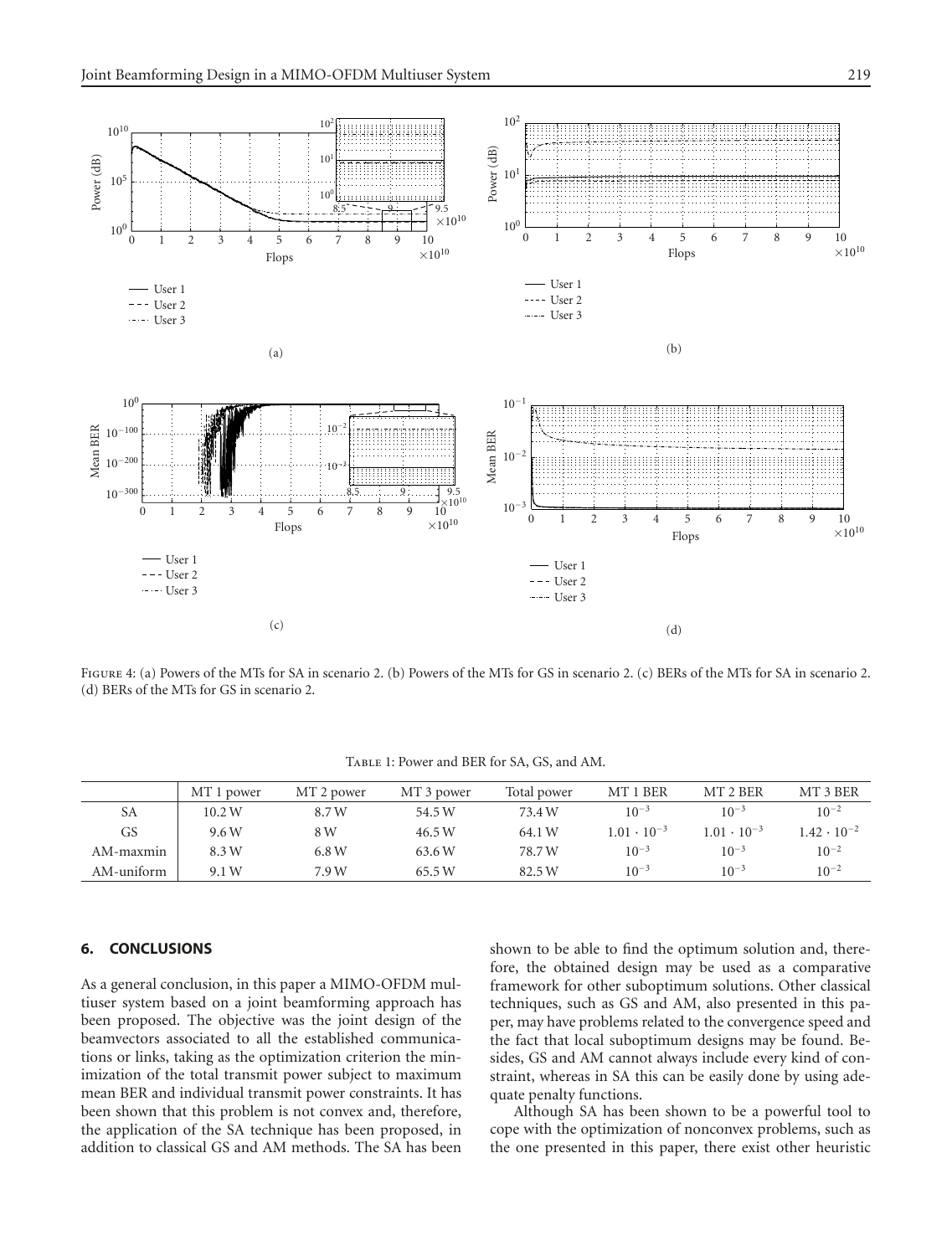approaches that should be also considered as possible strategies. Among these techniques, some examples can be given, such as the genetic algorithms (GA) [\[19\]](#page-10-18) or taboo search (TS) approaches. In both cases, the techniques are based on a random generation of possible solutions, such as in the SA algorithm, and are also able to find the optimum solution, even if the problem is not convex. The main difference between SA and the GA-TS strategies is that the last two techniques transform the solution space, that is, the set of possible transmit beamvectors, into a space composed of "bits" by means of an encoding process. Once this transformation has been performed, the optimization problem is solved in this new transformed solution space. Finally, the solution in terms of transmit beamvectors should be found by transforming or decoding the solution in the coded space. Further work is to be done on the application of these techniques in order to evaluate whether the computational load of the optimization problem can be decreased while still guaranteeing that the global optimum design is found.

#### **ACKNOWLEDGMENTS**

The authors would like to thank the anonymous reviewers that have contributed to improve this paper with their helpful comments. This work was partially supported by the Spanish Government under projects TIC2002-04594-C02- 01 (GIRAFA, jointly financed by FEDER) and FIT-070000- 2003-257 (MEDEA+ A111 MARQUIS), and by the European Commission under projects WIDENS (contract 507872) and IST-2002-2.3.1.4 (NEWCOM). This paper was presented in part at the XI European Signal Processing Conference (EU-SIPCO) 2002.

#### <span id="page-10-0"></span>**REFERENCES**

- [1] ETSI, "Broadband radio access networks (BRAN); HIPER-LAN Type 2; Physical (PHY) layer," TS 101 475 v1.1.1, April 2000.
- <span id="page-10-1"></span>[2] IEEE, "Part 11: Wireless LAN medium access control (MAC) and physical layer (PHY)," IEEE Std. 802.11a, December 1999.
- <span id="page-10-2"></span>[3] Z. Wang and G. B. Giannakis, "Wireless multicarrier communications," *IEEE Signal Processing Magazine*, vol. 17, no. 3, pp. 29–48, 2000.
- <span id="page-10-3"></span>[4] J. G. Proakis, *Digital Communications*, McGraw-Hill, New York, NY, USA, 3rd edition, 1995.
- <span id="page-10-4"></span>[5] V. Tarokh, N. Seshadri, and A. R. Calderbank, "Space-time codes for high data rate wireless communication: performance criterion and code construction," *IEEE Transactions on Information Theory*, vol. 44, no. 2, pp. 744–765, 1998.
- <span id="page-10-5"></span>[6] V. Tarokh, H. Jafarkhani, and A. R. Calderbank, "Space-time block codes from orthogonal designs," *IEEE Transactions on Information Theory*, vol. 45, no. 5, pp. 1456–1467, 1999.
- <span id="page-10-6"></span>[7] S. Boyd and L. Vandenberghe, *Introduction to Convex Optimization with Engineering Applications*, Course Notes, Stanford University, Stanford, Calif, USA, 2000.
- <span id="page-10-7"></span>[8] P. J. M. van Laarhoven and E. H. L. Aarts, *Simulated Annealing: Theory and Applications*, Kluwer Academic Publishers, Boston, Mass, USA, 1987.
- <span id="page-10-8"></span>[9] T. M. Lok and T. F. Wong, "Transmitter and receiver optimization in multicarrier CDMA systems," *IEEE Transactions on Communications*, vol. 48, no. 7, pp. 1197–1207, 2000.
- <span id="page-10-9"></span>[10] K.-K. Wong, R. S.-K. Cheng, K. B. Letaief, and R. D. Murch, "Adaptive antennas at the mobile and base stations in an OFDM/TDMA system," *IEEE Transactions on Communications*, vol. 49, no. 1, pp. 195–206, 2001.
- <span id="page-10-10"></span>[11] J.-H. Chang, L. Tassiulas, and F. Rashid-Farrokhi, "Joint transmitter receiver diversity for efficient space division multiaccess," *IEEE Transactions on Wireless Communications*, vol. 1, no. 1, pp. 16–27, 2002.
- <span id="page-10-11"></span>[12] W. Rhee, W. Yu, and J. M. Cioffi, "The optimality of beamforming in uplink multiuser wireless systems," *IEEE Transactions on Wireless Communications*, vol. 3, no. 1, pp. 86–96, 2004.
- <span id="page-10-12"></span>[13] S. Serbetli and A. Yener, "Transceiver optimization for multiuser MIMO systems," *IEEE Transactions on Signal Processing*, vol. 52, no. 1, pp. 214–226, 2004.
- <span id="page-10-13"></span>[14] H. Boche and M. Schubert, "A general duality theory for uplink and downlink beamforming," in *IEEE 56th Vehicular Technology Conference (VTC '02)*, vol. 1, pp. 87–91, Vancouver, British Columbia, Canada, September 2002.
- <span id="page-10-14"></span>[15] E. Visotsky and U. Madhow, "Optimum beamforming using transmit antenna arrays," in *IEEE 49th Vehicular Technology Conference (VTC '99)*, vol. 1, pp. 851–856, Houston, Tex, USA, July 1999.
- <span id="page-10-15"></span>[16] M. Bengtsson, "A pragmatic approach to multi-user spatial multiplexing," in *Proc. 2nd IEEE Sensor Array and Multichannel Signal Processing Workshop Proceedings (SAM '02)*, pp. 130–134, Rosslyn, Va, USA, August 2002.
- <span id="page-10-16"></span>[17] A. Pascual-Iserte, A. I. Pérez-Neira, and M. A. Lagunas, "On power allocation strategies for maximum signal to noise and interference ratio in an OFDM-MIMO system," *IEEE Transactions on Wireless Communications*, vol. 3, no. 3, pp. 808–820, 2004.
- <span id="page-10-17"></span>[18] D. P. Bertsekas, *Constrained Optimization and Lagrange Multiplier Methods*, Computer Science and Applied Mathematics. Academic Press, New York, NY, USA, 1982.
- <span id="page-10-18"></span>[19] D. E. Goldberg, *Genetic Algorithms in Search, Optimization, and Machine Learning*, Addison-Wesley, Reading, Mass, USA, 1989.

**Antonio Pascual-Iserte** was born in Barcelona, Spain, in 1977. He received the degree in electrical engineering from the Universitat Politècnica de Catalunya (UPC), Barcelona, in 2000, and was awarded with the First National Prize of 2000/2001 University Education by the Spanish Ministry of Education and Science. Currently, he is working toward the degree in mathematics and the Ph.D. degree in electrical engineer-



ing. From September 1998 to June 1999, he worked on microprocessor programming with the Electronic Engineering Department, UPC. From June 1999 to December 2000, he was with Retevision R&D, Barcelona, Spain, where he worked on the implantation of the DVB-T and T-DAB networks in Spain. In January 2001, he joined the Department of Signal Theory and Communications, UPC, where he worked as a Research Assistant until September 2003 under a grant from the Catalan Government. Since September 2003, he is an Assistant Professor at UPC, Barcelona, Spain. Currently, he is involved in several national and European research projects.